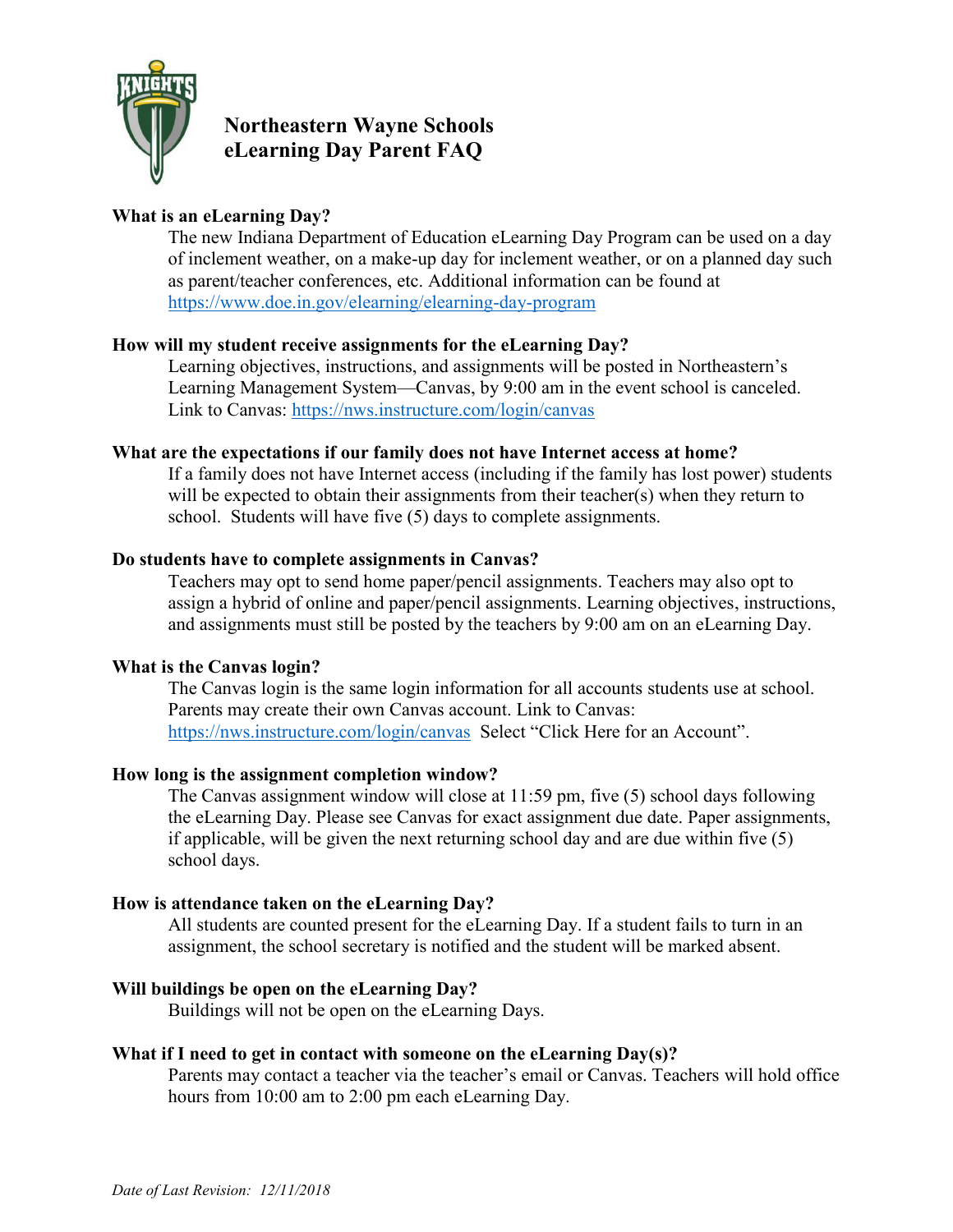# **Northeastern Wayne Schools eLearning Days Potential Questions**

- Teacher expectations:
	- What will teacher expectations be?
		- Teachers will have assignments for the day posted no later than 9:00 am on an eLearning Day.
		- Teachers will be expected to hold four (4) hours of "office hours" from 10:00 am to 2:00 pm on the day of the eLearning Day.
	- Will they be required to report to school or will they work from home?
		- For a cancelled day, teachers will not be required to report to school. For Parent/Teacher Conference Days teachers will set a schedule with their building Principal.
	- At the lower grade levels, will we include specials (Art, Music, and PE)?
		- "Specials" should work as a team to develop activities for students during eLearning Days.
	- The lower grade levels do not take home their devices, what are the expectations?
		- Lower grades can be creating in their planning for an eLearning Day. Spelling lists, reading time, math activities, all can be paper/pencil based for these students. There is also a five (5) day window for assignment completion so intermediate students can complete IXL, GoMath, etc. during that time when they return to school.
- Student attendance:
	- How will attendance be tracked?
		- All students will be considered "in attendance" unless a teachers reports to the main office that the required assignments were not completed during the five (5) day assignment window.
	- Will we take it class by class or half day vs full day?
		- At the elementary level it will be a full day. Form middle and high school students it will be on a class by class basis.
	- Will it be based on task completion or time on Canvas?
		- Attendance will be based on task completion, unless there is a specific time-sensitive assignment (i.e. 20 minutes of reading, 30 minutes of practicing and instrument).
	- If completion, what percentage of completion?
		- This will be an individual teacher's discretion.
- eLearning day work completion window:
	- $\circ$  What will the window be?
		- Students will have five (5) days to complete required assignments.
	- Will this be a corporation expectation or will it be school by school?
		- This deadline will be a Corporation expectation.